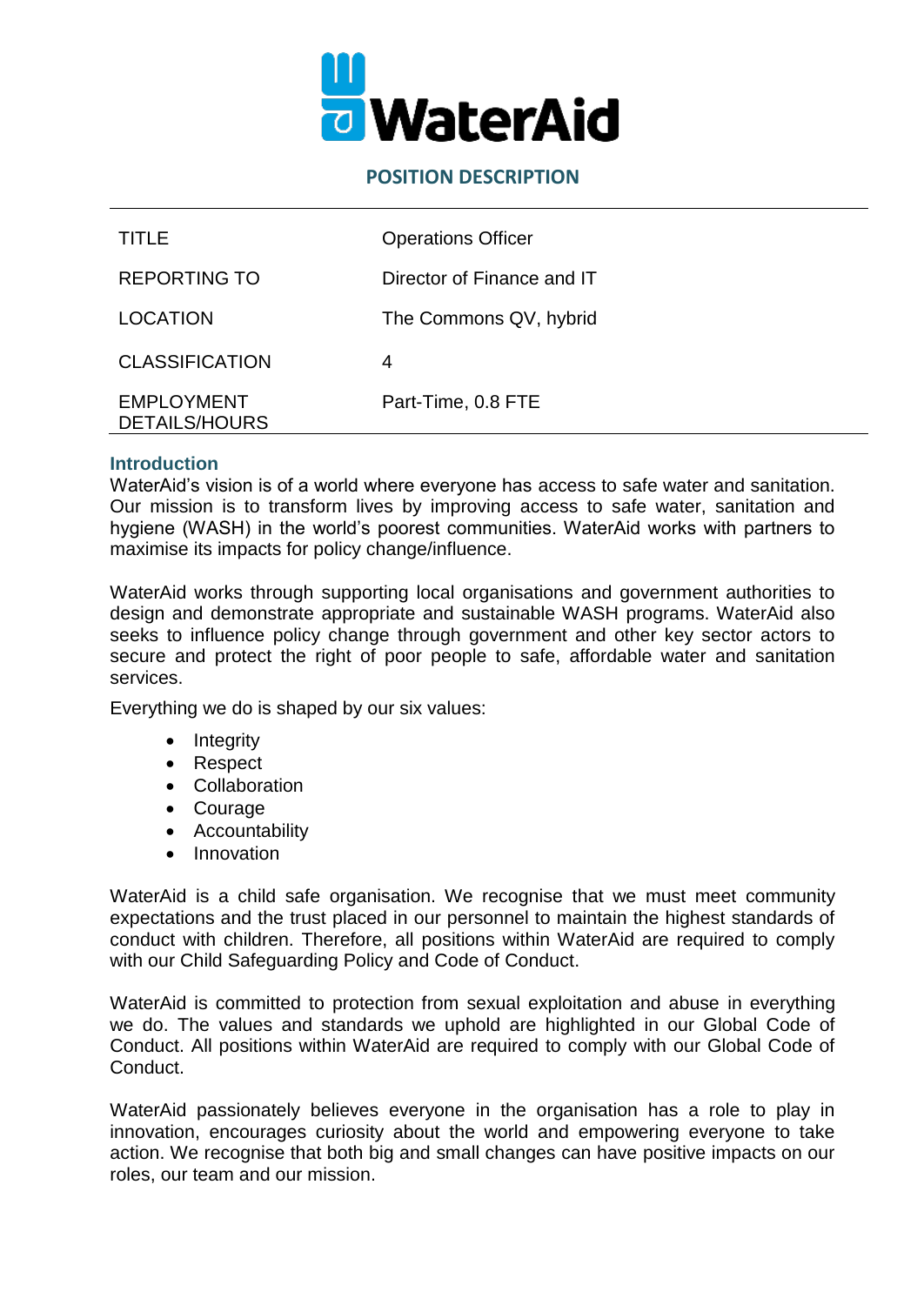### **Position Summary**

In this role, reporting to the Director of Finance & IT, you will support the organisation in a wide variety of administrative tasks. This role's responsibilities would include the maintenance of the HR Information System, People Place, as well as the Anti-Terrorism Platform, Refinitiv. This role would also ensure that key compliance measures are met by staff and that police checks are undertaken as necessary. This role will also be key in the recruitment process of new staff and coordination of IT equipment.

#### **Key Performance Areas/Accountabilities**

### **1. Administer the HR Information System**

- Ensure that data in the HR Information System is up to date
- Liaise with colleagues in WaterAid UK to ensure that the platform is updated as necessary and appropriate for use in the Australian context
- Ensure best practice with all staff when engaging in the platform
- Ensure system is correctly accruing leave for each employee

#### **2. Support managers in the recruitment process**

- Post job advertisements to the job search websites
- Organise applications for review by hiring manager
- Set up appointments for interview and reference checks
- Support managers to coordinate and deliver onboarding process

#### **3. IT**

- Coordinate the purchase and logistics of IT equipment
- Document best practice for IT systems
- Ensure the IT hardware and set up is fit for purpose

#### **4. Staff and compliance**

- Complete Anti-Terrorism checks for new suppliers and run reports from the Refinitiv database
- Ensure all mandatory compliance is completed by staff, e.g. fraud training, safeguarding training
- Ensure that police checks are completed for new staff and renewed as appropriate for existing staff
- Ensure key officers are in place and have the support needed (First Aid Officer, Health and Safety Representative, Equal Opportunity Officer, etc).
- Support Chief Executive and working groups with internal communications, including important notifications on internal events and news

#### **5. Other Responsibilities**

- Review administration processes and ensure maximum efficiency
- Update and maintain the contracts register
- Other duties as required
- Provide back up to other members of the Organisations Systems and Support team and assume additional responsibilities to support team goals as required